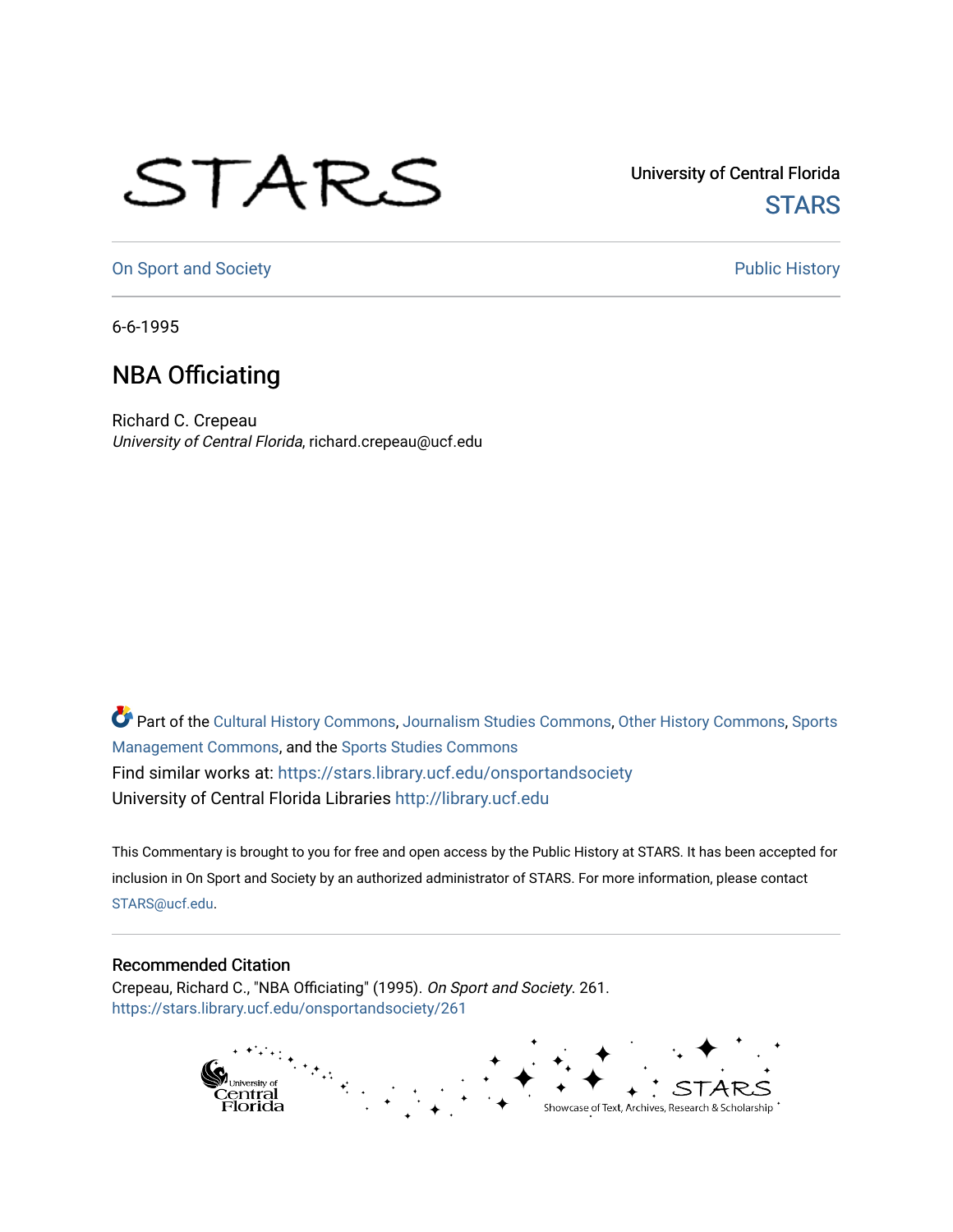## SPORT AND SOCIETY FOR ARETE June 6, 1995

It would be difficult to find any activity in sport as futile as criticizing NBA officials. Ever since the arrival of Shaquille O'Neal, complaining about refs has become one of the biggest growth industries in Orlando. Magic fans, sports writers and commentators, radio and TV broadcasters, Magic officials, coaches and players have all been moaning about the Shaq's treatment by the zebras.

With the coming of the NBA playoffs the whining has reached new and epic proportions. In last Sunday's newspaper a "My Word" column opened up on the officials as if they were guilty of war crimes. On Monday the column was even quoted in The New York Times where officials were accused of threatening the integrity of the game.

Lighten up folks. This is basketball. It's only a game.

Haven't you heard of the home court advantage in the NBA. Where do you think that came from? Why do think that NBA teams win a consistently higher percentage of games at home than on the road? It isn't an accident. It is by league design.

Besides complaining about the officiating is non-productive and it shows a complete misunderstanding of the artistry of NBA officiating. This is a well-developed art form, an achievement to be admired and cherished, not something to whine about.

NBA referees have been like this for years and they are not going to change. I have been watching NBA basketball since George Mikan was the center for the Minneapolis Lakers(the late '40s for those who don't remember the big guy). I always got furious at the officials watching their phenomenal performance. They never seemed to be watching the same game as I was, and there was never any consistency to their calls.

At some point, I don't really remember when, I decided that it was foolish to expend all that energy on something that I could not control, and was never going to change. I offer that as an approach that all Magic fans might take. When you watch a game either ignore the officials, or just laugh at them. Regard them as just part of the total scene, not part of the game, like Paul Porter or all that irritating music during the action.